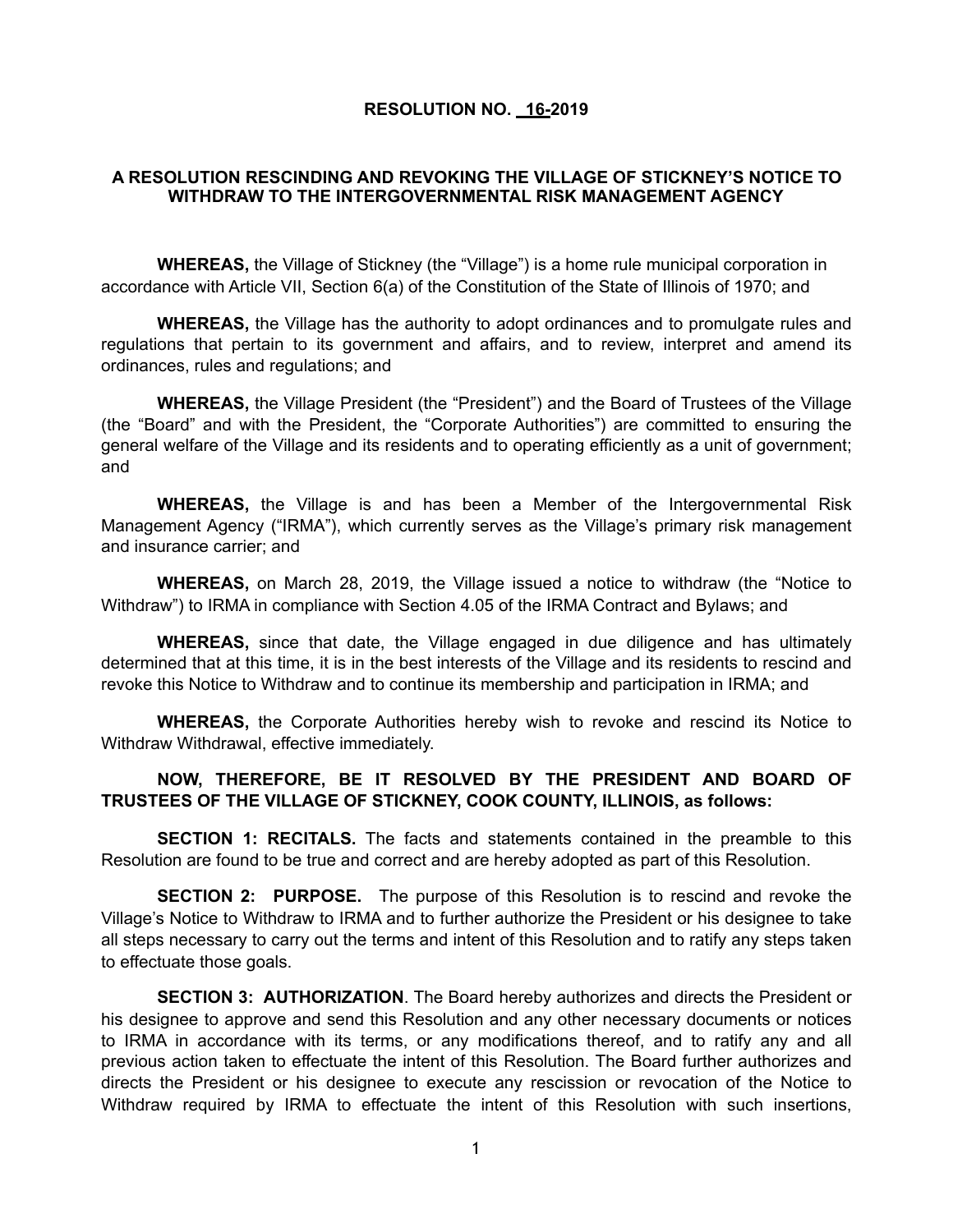omissions and changes as shall be approved by the President and the Attorney. The Village Clerk is hereby authorized and directed to attest to and countersign any documents required to effectuate the intent and purpose of this Resolution. The Village Clerk is also authorized and directed to affix the Seal of the Village to such documentation as is deemed necessary. The officers, agents and/or employees of the Village shall take all action necessary or reasonably required by the Village to carry out, give effect to and consummate the purpose of this Resolution and shall take all action necessary in conformity therewith.

**SECTION 4: HEADINGS.** The headings of the articles, sections, paragraphs and subparagraphs of this Resolution are inserted solely for the convenience of reference and form no substantive part of this Resolution nor should they be used in any interpretation or construction of any substantive provision of this Resolution.

**SECTION 5: SEVERABILITY.** The provisions of this Resolution are hereby declared to be severable and should any provision of this Resolution be determined to be in conflict with any law, statute or regulation by a court of competent jurisdiction, said provision shall be excluded and deemed inoperative, unenforceable and as though not provided for herein and all other provisions shall remain unaffected, unimpaired, valid and in full force and effect.

**SECTION 6: SUPERSEDER.** All code provisions, ordinances, resolutions, rules and orders, or parts thereof, in conflict herewith are, to the extent of such conflict, hereby superseded.

**SECTION 7: PUBLICATION.** A full, true and complete copy of this Resolution shall be published in pamphlet form or in a newspaper published and of general circulation within the Village as provided by the Illinois Municipal Code, as amended.

**SECTION 8: EFFECTIVE DATE.** This Resolution shall be effective and in full force immediately upon passage and approval as provided by law.

**PASSED this 6th day of August , 2019.**

**AYES: Trustees Hrejsa, Kapolnek, Milenkovic, Savopoulos, Torres and White** 

**NAYS: None** 

**ABSENT: None** 

**ABSTENTION: None** 

APPROVED by me this 6th day of August, 2019.

**Jeff Walik, President** 

**\_\_\_\_\_\_\_\_\_\_\_\_\_\_\_\_\_\_\_\_\_\_\_\_\_\_\_\_\_\_\_\_\_\_\_\_\_\_\_\_** 

**ATTESTED AND FILED in my office this 7th day of August , 2019.**